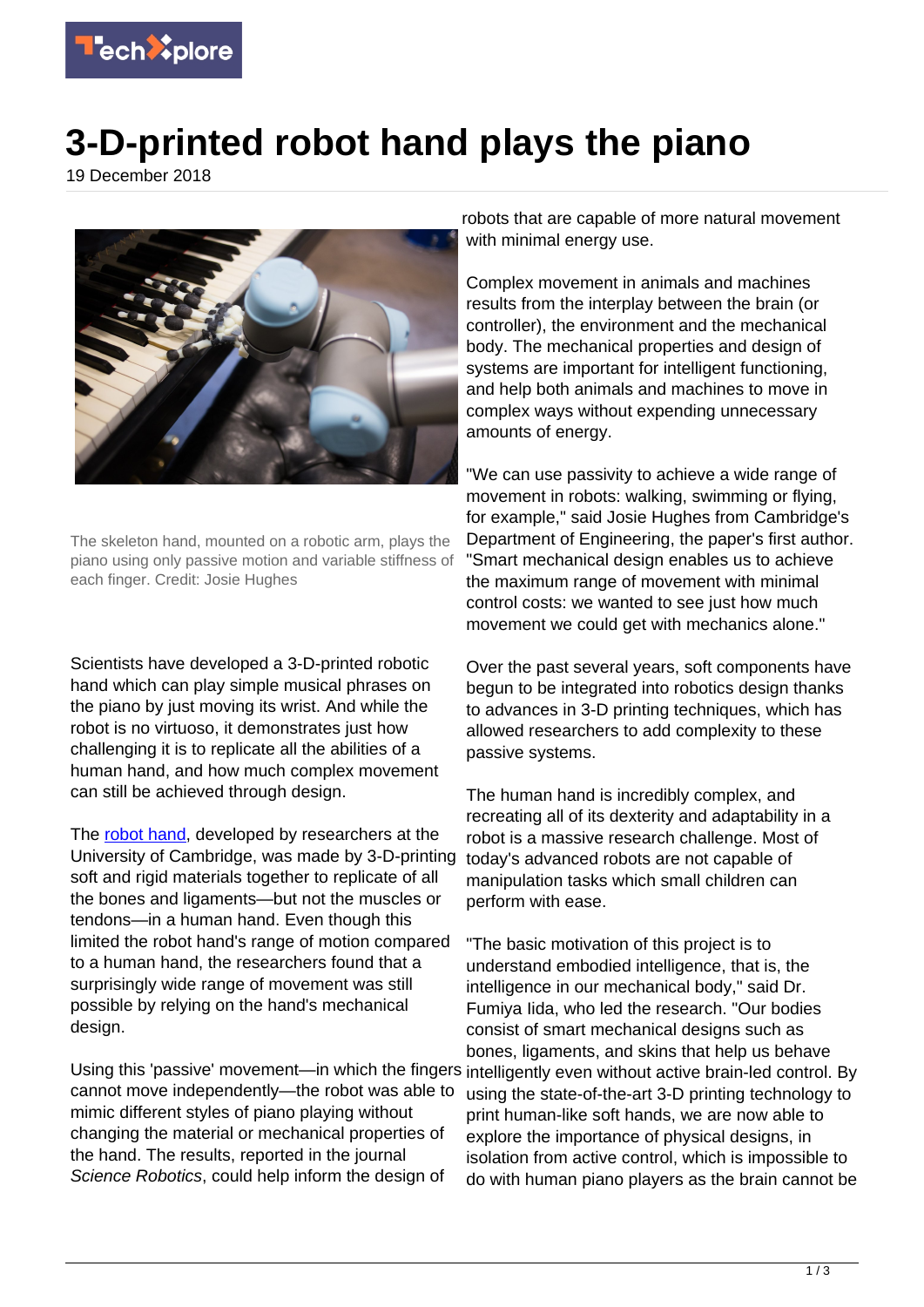

'switched off' like our robot."

"Piano playing is an ideal test for these passive systems, as it's a complex and nuanced challenge requiring a significant range of behaviours in order to achieve different playing styles," said Hughes.

The robot was 'taught' to play by considering how the mechanics, material properties, environment and wrist actuation all affect the dynamic model of the hand. By actuating the wrist, it is possible to choose how the hand interacts with the piano, allowing the embodied intelligence of the hand to determine how it interacts with the environment.

The researchers programmed the robot to play a number of short musical phrases with clipped (staccato) or smooth (legato) notes, achieved through the movement of the wrist. "It's just the basics at this point, but even with this single movement, we can still get quite complex and nuanced behaviour," said Hughes.

Despite the limitations of the [robot](https://techxplore.com/tags/robot/) hand, the researchers say their approach will drive further research into the underlying principles of skeletal dynamics to achieve complex movement tasks, as well as learning where the limitations for passive [movement](https://techxplore.com/tags/movement/) systems lie.

"This approach to mechanical design can change how we build robotics," said Iida. "The fabrication approach allows us to [design](https://techxplore.com/tags/design/) mechanically intelligent structures in a way that is highly scalable."

"We can extend this research to investigate how we can achieve even more complex manipulation tasks: developing robots which can perform medical procedures or handle fragile objects, for instance," said Hughes. "This approach also reduces the amount of machine learning required to control the [hand](https://techxplore.com/tags/hand/); by developing mechanical systems with intelligence built in, it makes control much easier for robots to learn."

 **More information:** J.A.E. Hughes el al., "An Anthropomorphic Soft Skeleton Hand Exploiting Conditional Models for Piano Playing," Science Robotics (2018). [robotics.sciencemag.org/lookup …](http://robotics.sciencemag.org/lookup/doi/10.1126/scirobotics.aau3098)

## [/scirobotics.aau3098](http://robotics.sciencemag.org/lookup/doi/10.1126/scirobotics.aau3098)

Provided by University of Cambridge